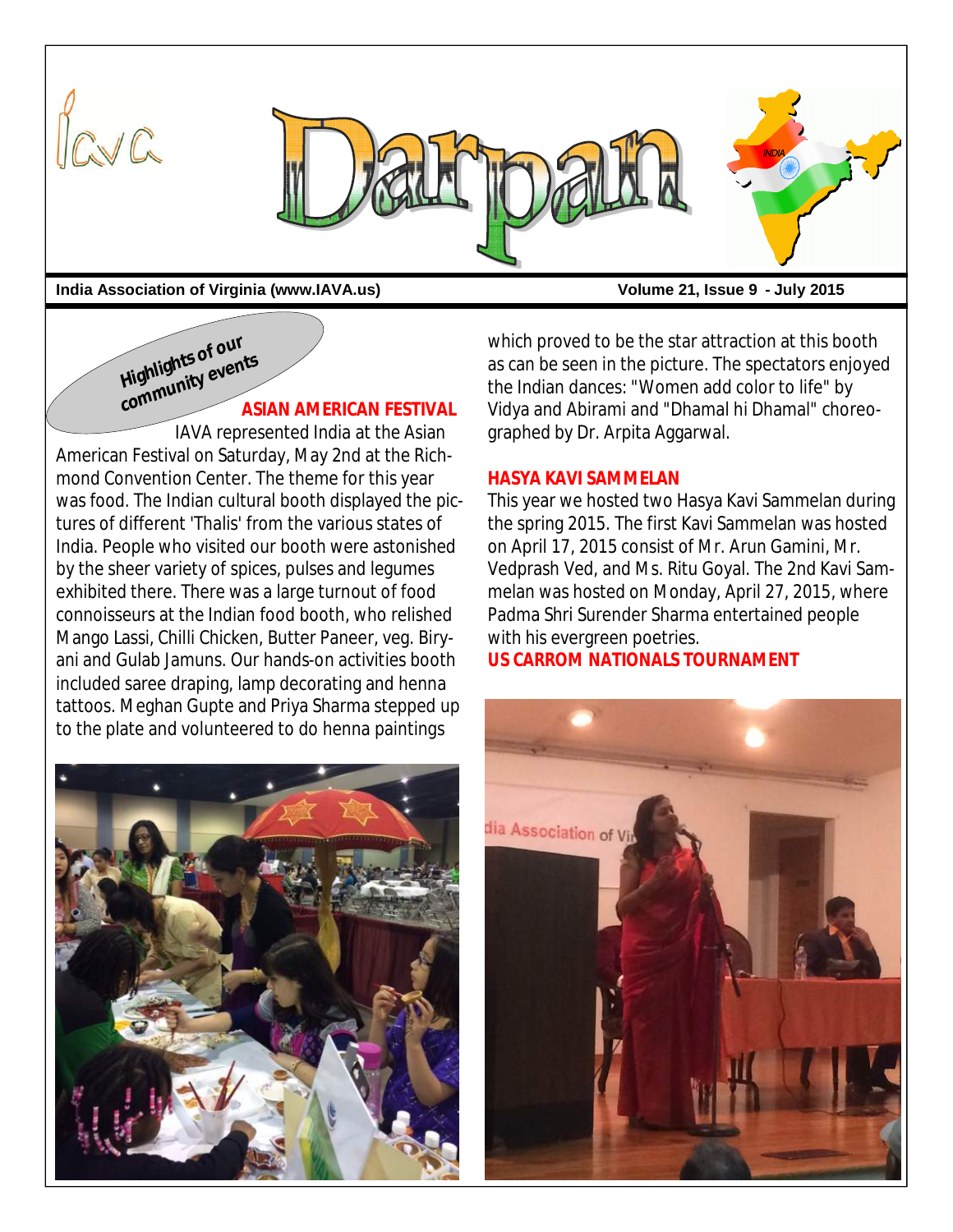#### **IAVA 2015 Committee Members (Introductions continued from our last issue)**



**Manisha Gupta** has been living in Richmond for 8 years, and has been constantly volunteering in many Indian community activities, she is also founder member of Vaish Samaj. She, along with her husband, Praveen Gupta, have been helping around

all over Richmond, and plan to continue to do so. She has one son, Abhi, who is in 8th grade in Moody, and one daughter, Ashi, who is in 3rd grade at Glen Allen.



**Aekta Chawla** is part of Marketing team of IAVA, she is a people person, and looking forward to a wonderful year full of exciting events.



**Shaunak and Meenakshi** have been in Richmond since 2007.Shaunak is passionate about community outreach and K-12 education reform. He was also the first Indian to graduate

from the Henrico Citizens' Police Academy in Novem-

ber 2011. Apart from her active role at IAVA, Meenakshi has been a volunteer at Tricycle Gardens and Meals on Wheels and she aspires to do more community work in the areas of food justice and health literacy in the coming years.

**Sathish Chandran and Mahalakshmi,** have been in



Richmond for past 6 years. They both are geeky Information Technology Professionals, blessed with darling daughter Ria and daring son Rahul. Sathish is an ardent photogra-

pher and Mahalakshmi is a passionate dancer and a loving mom.



**Nitin Jain & Khushboo,** Originally from Jaipur, moved to Richmond in 2008. Khushboo graduated from MCV and is a dentist. They have a son Aaradhya Ansh. Nitin's hobby includes cooking, music and photog-

raphy.

# **Your Realtor for Life! Buy/Sell Home, Investments in properties!**

Gita Ziegelbaur, REALTOR<sup>®</sup>/Investor

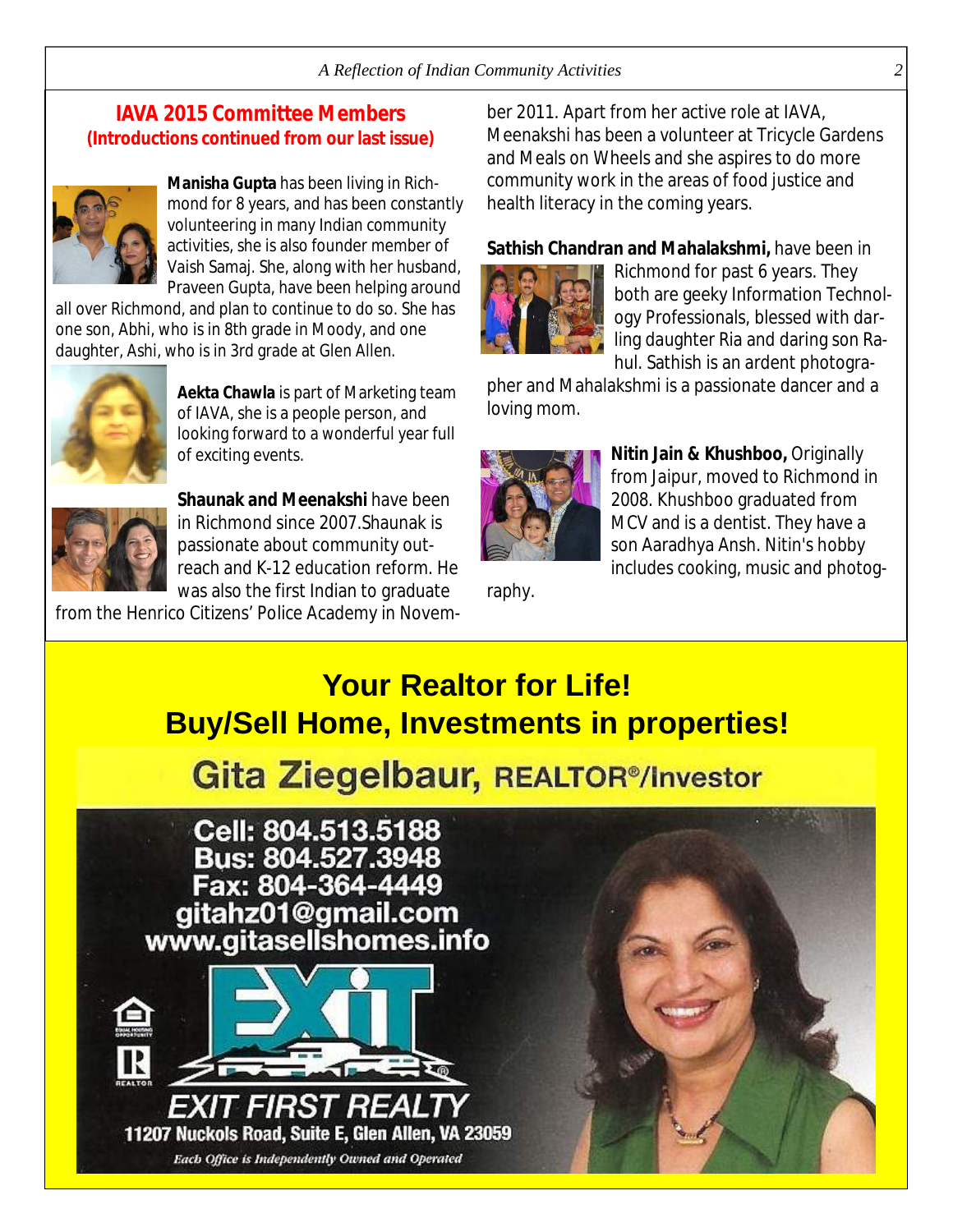#### *A Reflection of Indian Community Activities 3*

IAVA co-hosted the US Carrom Nationals tournament this year. More than 200 people attended this event. People traveled from Canada, California, Michigan, Missouri, New Hampshire, North Carolina and Ohio to attend this event.

# **Seasonal Indian Recipes**

### **Recipe for Chole Palak**

**Ingredients:** (Serves 4) Palak (Spinach) - 4 cups (Coarsely Chopped) Chick Peas- 3 cup (Cooked) Onion– 2 Large (Sliced) Tomatoes – 4 Ginger Paste – 1 tbsp. Garlic – 2-3 cloves Green Chilies – 2-3 Garam Masala Powder – 1 tsp. Heavy Whipping Cream – 2 cups Oil –2 tbsp. (To Fry Onion) Oil - 2 tbsp. (Cooking) Salt as per taste

# **Method**:

**Step 1**: In a non-stick pan, add 2 tbsp. oil and sliced on-

There is never a wrong time for new home/investment in real estate! Schedule a FREE 1 hour Home Buying/Real Estate Investment Session!





# **Rupali Pendse 804-617-8448**

Realtor, ABR, GRI, SFR, S.T.A.R. Certified

Every sale or purchase as my own!

# rupalirealty.live.com

Accredited Buyer's Representative (ABR®) **GRI** (Graduate, Realtor Institute) SFR certified (short sale and foreclosure) S.T.A.R. Certified (Sustainability Training for **Accredited Real Estate Professionals)** RE/MAX expertise.

Free 1 year Home Owners Warranty at closing.

11551 D Nuckols Rd, Glen Allen VA 23059 W - 804-521-1598, Fax 804-521-1599



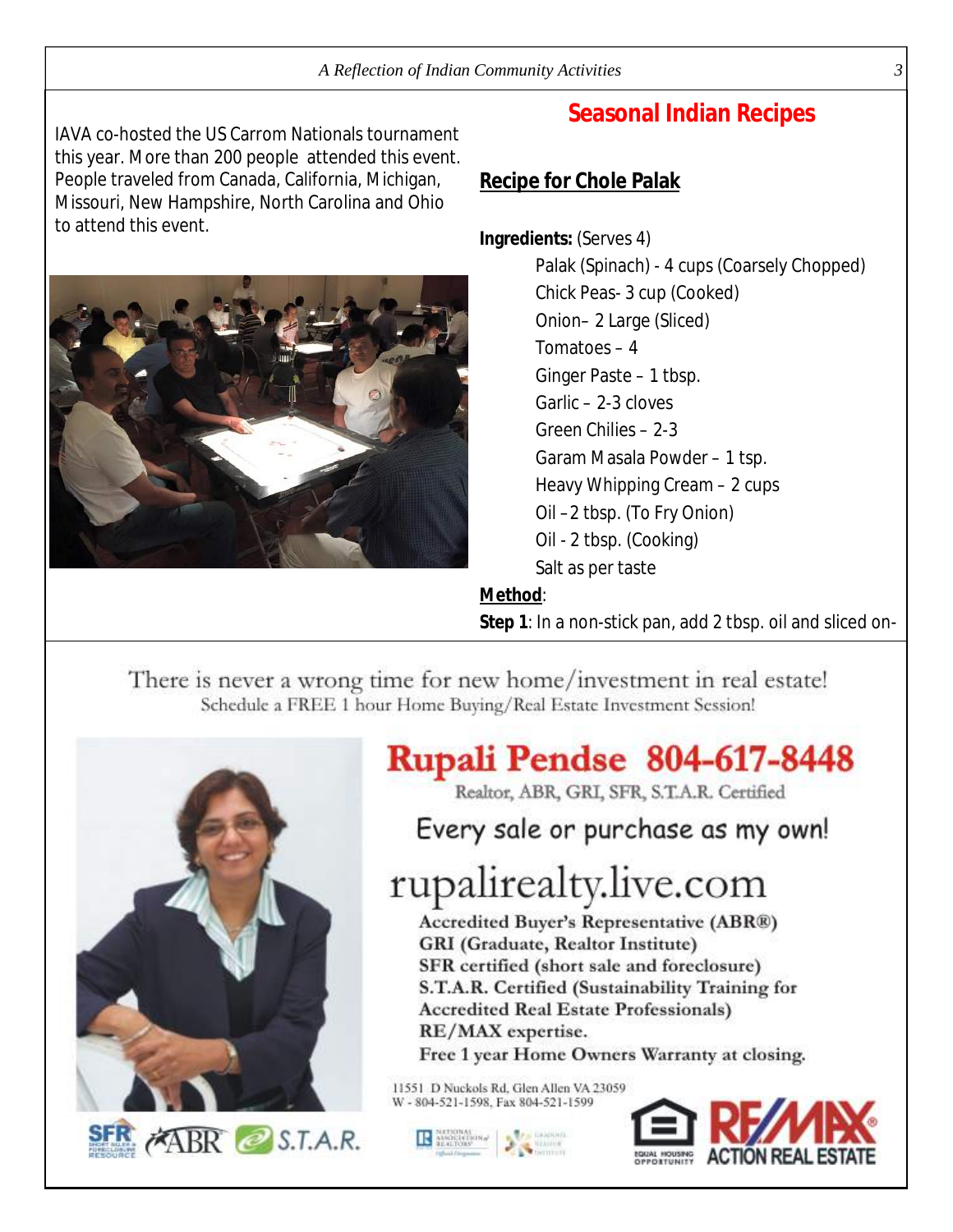#### *A Reflection of Indian Community Activities 4*

#### **IAVA Membership as of 06/28/2015**

Abhay & Nirmal Bajekal Abhinay Mahajan Abhishek & Shalley Asthana Alok Bothra Amit & Manisha Korde Amit & Shikha Mittal Amit Vishwakarma Amratlal & Nilaben Patel Anand & Deepali Keskar Anil & Geeta Jain Anup & Karishma Shirodkar Arul & Sajitha Nathan Ashok & Savita Ghei Atul Aggarwal Atulya & Sangeeta Tiwari Bala Pendyal Balaji Muthuvarathan Balakrishna & Pallavi Sadekar Bharti & Kirit Patel Bhavneet & Jasleen Sarna Bhudeo Sharma Bhushan Apte Bipin & Jyoti Shah Bonosree Sen Brig Bhushan & Pushpa Mago Chandrakant & Saroj Patel Chidambaranath Kumar Cyril Suaris Deepak & Neha Kumar Jalan Deepak Patil Dinanath Kukreja Dinesh & Priya Bafna Prakashchand Divesh Kumar Ganapathy & Nithya Subramanian Rajendran Gaurav & Aekta Chawla Gaurav & Ruchi Bhargava Girija Karri Girish Tivare Goutam & Sonali Gandhi Govind & Nutan Pande Hari & Sowmiya Gomatam Hemal Desai Hemant & Sonali Amberkar Hemant Desai Hemanth Gai Jagathpala & Savera Shetty

Jitendra Desai Kamlesh Kundalia Kedarnath Thoota Krishna & Malathi Mudigonda Vakkalanka Krishna Kovath Kshitij Agrawal Lata & Yogesh Gupta Lok Aggarwal Pal Lokesh & Shilpi Golia Madhav Kidambi Madhup & Dhruti Rathi Madhvesh Upadhya Mahendra Shah Mahesh Puneti Maitreya Bhatt Mallika Chary Mandar & Anjali Deshpande Manik Chopra Manish & Ayapalli Rao Manish & Ketaki Kavdikar Manish & Rakhi Garg Jain Manuel Talaiver Mayank & Richa Srivastava Mehul & Avani Shah Milind & Rupali Pendse Mitesh & Heer Shah Mukul & Gitanjali Paithane Murali Ramachandran Mustufa & Batul Bohara Zaranwala Muthuraj & Kalaiselvy Shanmugavel Kaliyaperumal Mysore & Sevanthini Gangadharamurthy Naveen Halbhavi Nilesh & Neha Bhandare Niraj Kute Nita & lok Shandilya Nital Patel H Nitin & Khushboo Jain Omprakash & Mona Narang Palani & Srividya Murali Rajapalayum Pankaj & Mona Sharma Pankaj & Rashmi Vohra Arora Parag Khadye Paras & Latha Gourishankar Shah Perumal & Cynthiya Pandimunisamy Nagarajan Poojaa Talwar Shah

Prafulla & Dipti Kohale Pramod Murthy Pranav & Sherry Gupta Prashant & Jigna Parekh Purusottam Jena Rafi Jaffary Rahul & Swati Moray Rahul Khisti Raj & Priyanka Kashyap Rajeev & Leela Karnati Rajendra & Sudha Dubey R Rajesh & Ruchira Lalwaney Rajesh & Smita Jain Rajesh Borikar Rakesh & Deep Bainsla Rakesh & Vani Kumar Ram & Deepti Gupta Ram & Hem Tripathi K. Ram & Meera Gupta Ram & Suguna Pai Ramasamy Subash Rambabu Chirumamilla Ramlakshman & Sreedevi Muniganti Rao & Nilema Ganta Ravi Ravichandran Ravi Vegunta Raviselvam & Anitha Raviselvam Sivaraian Ravishankar & Divya Nandeeshappa Reena Jain Ritesh Brahmbhatt Ritesh Jain Rudramurthi & Smitha Tumkur Jagadish Rupesh Bharad Sadhna & Ajay Purohit Sanjay & Seema Mittal Sanjay Goswami Sanjay Mittal Sanjay Mulay Sanjay Thirunagari Sanjeev & Harsha Sehgal Sankaran & Meenakshi Raman Sankaran Sathish & Chandran Subrahmani Sathiya & Sunitha Shunmuga Chandramohan Sathya & Vijaya Raghunathan Eswaran

Satish & Meena Kumar Venugopal Satish & Nandini Vembu Venkataraman Satish Ashar Sellappan & Siva Chidambaram Shailender & Manisha Singh Shailesh Modi Shaleen Prakash Shalini & Rakesh Goyal Shankar & Uma Popli D Shaunak Ashtaputre Shekhar Nagendra Shom Paul Shriprasad & Deepa Kadam Shriram Kalagi Shubhangi Gupte Sid Kere SivaKumar & Sworna Sundaraj Chinnapalam Sreevalsan & Shreeja Sreevalsan Puthanpisharam Srinath & Sneha Bhalle Srinivasan & Geetha Palani Balasubramaman Sudershan & Sindhu Anand Sudhakar Tiwari Sudhendra & Vishali & Kachiraju Ayyampalayam Sudhir Jain Sundararaj & Vijaylakshmi Viswanathan Krishnan Sunita Sharma Surabhi & Vineet Makhija Suresh & Lakshmi Subramanian Surya Dhakar P. Syam & Sree & Anne Nimmagadda Tapan Patel Venkatappa & Lakshmi Nanjundaram Vikrant Sitani Vimal Talati Vishal Koparde Vishnu & Renuka Konatham Sankaramaddi

**Not member yet? Become member today!**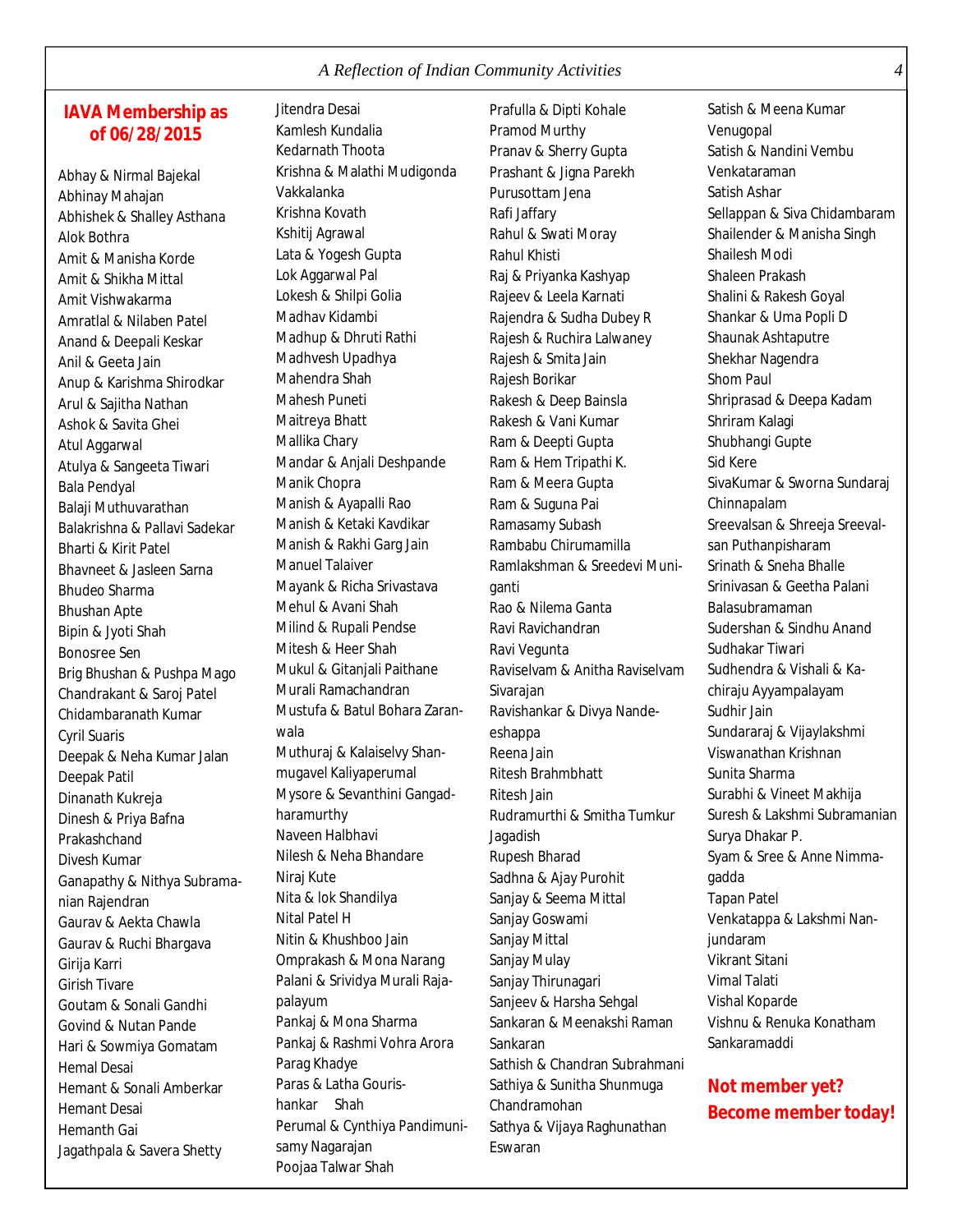ions. Sautee until they turn golden brown in color.

**Step 2**: After the friend onions are cooled, add them into a grinder. Also, add in grinder Tomatoes, Ginger, Garlic, and Green Chilies.

**Step 3**: Grind the mixture until it turns into a Puree.

**Step 4**: Heat 2 tbsp. oil in a pan, add Puree and cook it for 10 minutes. Now add chopped spinach.

**Step 5**: Sautee for another 5-10 minutes. Now add Garam Masala Powder, Salt and Chick Peas. Mix well.

**Step 6**: Let it cook and then add Heavy Whipping Cream. On low flame, cook for 10-15 minutes.

**Step 7**: Serve hot with Jeera Rice or Naan.

# **Recipe for Beet Root Raita**

**Ingredients**: (Serves 2)

Beet Root – 1 Large Size or 2 Small Ones

Yogurt- 1 cup

Green Chilies – 1-2 (Each cut into 2-3 pieces)

Cumin Seeds- 1 tsp

Peanut – 2 tbsp. (Coarsely powdered)

- Oil –1 tbsp.
- Salt– To Taste
- Sugar– To Taste

### **Method**:

**Step 1**: Bring to boil the Beet Root until it is soft and then drain the water.

**Step 2**: Peel the beet root and then grate it.

**Step 3**: In a bowl, add the grated beet root. To it, add yogurt, peanut powder, salt and sugar.

**Step 4**: On Medium Low Heat, heat the pan first and put oil in pan.

**Step 5**: When oil is ready add cumin seeds. When cumin seeds splutter, add green chilies. Pour this into Beet Root mixture in the bowl.

**Step 6**: Mix well and serve it with chapatis or any rice.

Gauri Kulkarni gauriak@gmail.com

### **Local Small Service Providers**

Below is a list of few small services within our local community.

| Gauri Kulkarni<br>gauriak@gmail.com<br>804-755-7565<br>Facebook:<br>www.facebook.com/<br>gauriskitchen                                                                                | Tiffin meal service from Mon-<br>day to Friday,<br><b>Food Catering</b>                           |
|---------------------------------------------------------------------------------------------------------------------------------------------------------------------------------------|---------------------------------------------------------------------------------------------------|
| Ali 617-828-9743                                                                                                                                                                      | Handyman                                                                                          |
| Mr. Moral<br>804-874-9803                                                                                                                                                             | Handyman - Painting, plumb-<br>ing, broken household furni-<br>ture, carpentry, appliance, etc.   |
| <b>Willem Duplesi</b><br>804-564-4898                                                                                                                                                 | Handyman                                                                                          |
| George Jones 804-426-2052                                                                                                                                                             | Electrician                                                                                       |
| Eustachio 804-239-3529                                                                                                                                                                | Yardwork                                                                                          |
| Helina 804-878-2185                                                                                                                                                                   | Home cleaning services                                                                            |
| Veronica 804-683-5066                                                                                                                                                                 | Home cleaning services                                                                            |
| Judith Diaz & Marina<br>804-461-5090                                                                                                                                                  | Home cleaning services                                                                            |
| Ivonne Aquino 804-617-7167                                                                                                                                                            | Home cleaning services                                                                            |
| Julene Azevedo 804-218-8709                                                                                                                                                           | Home cleaning services                                                                            |
| Alka Singh<br>rdolly99@yahoo.com<br>804-955-7136                                                                                                                                      | Rental Dance costumes<br>Sari blouse stitching & altera-<br>tion<br>Speciality gift bags, Rangoli |
| Get Wired, Inc.<br><b>Shawn LeMieux</b><br>804-248-1410<br>getwired.sl@gmail.com                                                                                                      | Home Entertainment Systems                                                                        |
| Royal Occasions by Shivam,<br>LLC.<br>Shivam Paul<br>804 405 2785, 804 912 0854<br>royaloccasionsby-<br>shivam@gmail.com<br>http://royalbyshivam.wix.com/<br>royaloccasions           | Event Designing - for weddings,<br>Birthdays, Corporate and other<br>milestone events.            |
| This list is based on community recommendations, however,<br>please verify credibility of the service providers before using.<br>To suggest a service, please write to darpan@iava.us |                                                                                                   |